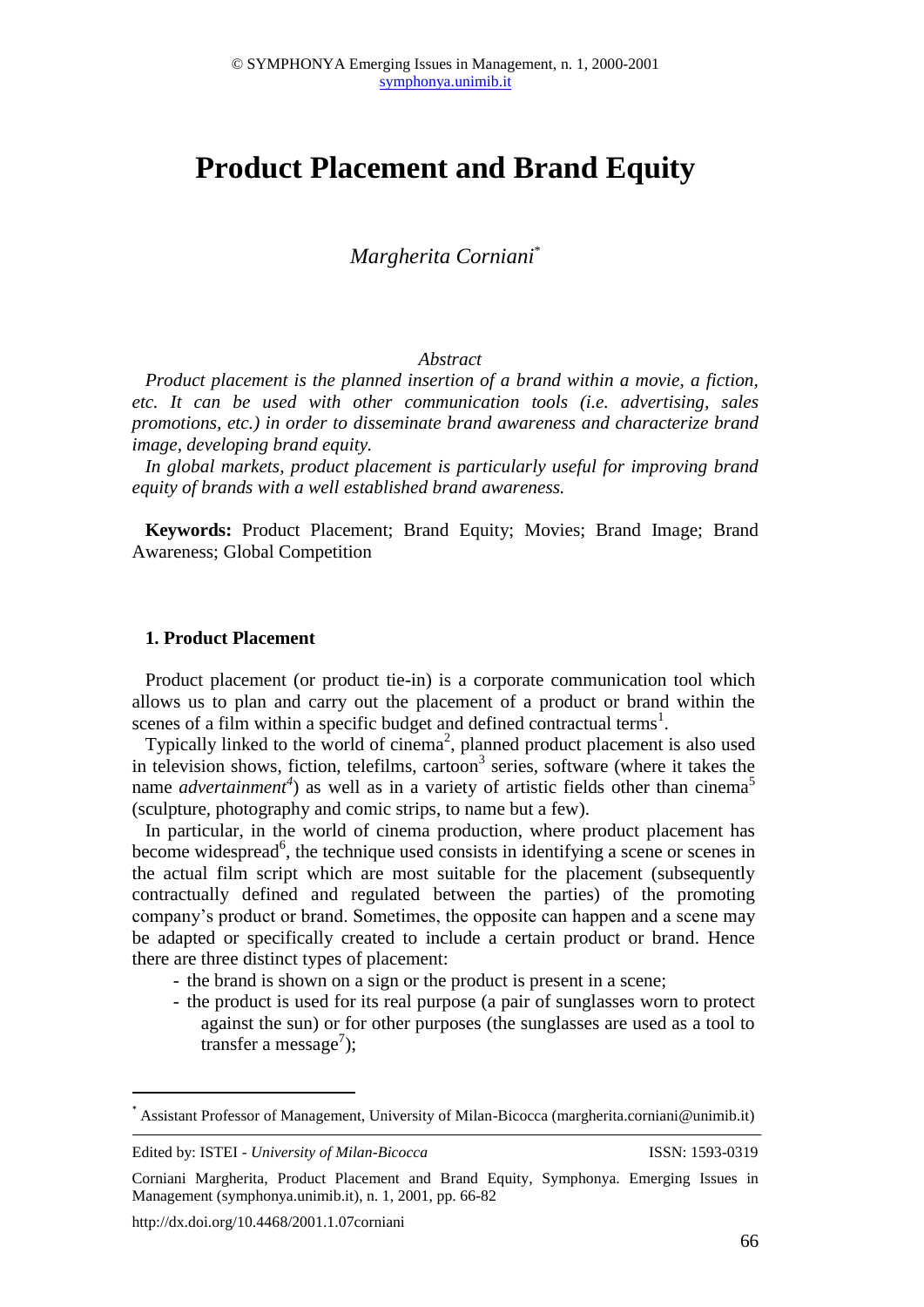- the product or brand is mentioned by the actors.

These different types of placement are developed in such a way so as to have either greater or lesser visibility according to the agreements reached between parties $\overline{\text{8}}$ . Thus the product may appear centre-stage or in the background of a scene; it may be used once or several times over<sup>9</sup>; or it may simply be mentioned, or even praised, including perhaps some comparison to the main competitor product.

The agreements between the parties may be drawn up in a very detailed manner (indicating the specific scene, and form of product or brand appearance in very precise terms), or in much more general terms<sup>10</sup> with the simple identification of broad criteria for product placement.

# **2. Product Placement in Corporate Communication**

As with other corporate communication tools, where costs and benefits are management controllable, product placement has its own very distinctive features, which determine the advantages and limits of its use $^{11}$ .

As far as advantages are concerned, product placement offers:

- a pre-arranged 'emphasis effect';
- planned appearance of products and brands;
- development of active audience interest;
- a predetermined level of product and brand crowding;
- high audience segmentation;
- the opportunity to present product categories for which advertising constraints and limits may be in place;
- gradual investment.

On the other hand, as far as limits are concerned, product placement involves the following:

- timescales and methods of use linked to the connotations of a cinema product;
- complete programming of the scenes in which the product will be placed but not of the effects – whether positive or negative – which might derive as a result.

# **2.1 Advantages of Product Placement**

*'Emphasis effect'* – The introduction of products and brands in films is carried out with the intention of reproducing real life settings in which the products and brands appear in everyday situations of normal use. In this way, product placement allows us to attribute the implication of reality to the film, without interrupting the natural flow of the scene itself, but rather improving and enriching it with further elements. Therefore, product placement can integrate perfectly into a film and be quite naturally accepted by the public. This holds true even when specific emphasis on the product or brand itself is planned, as sometimes happens, for example, in the event of a particularly ostentatious appearance or unconventional use of the product in question. The emphasis effect therefore rests on the audience's natural acceptance of the product's or brand's presence in the film. This is developed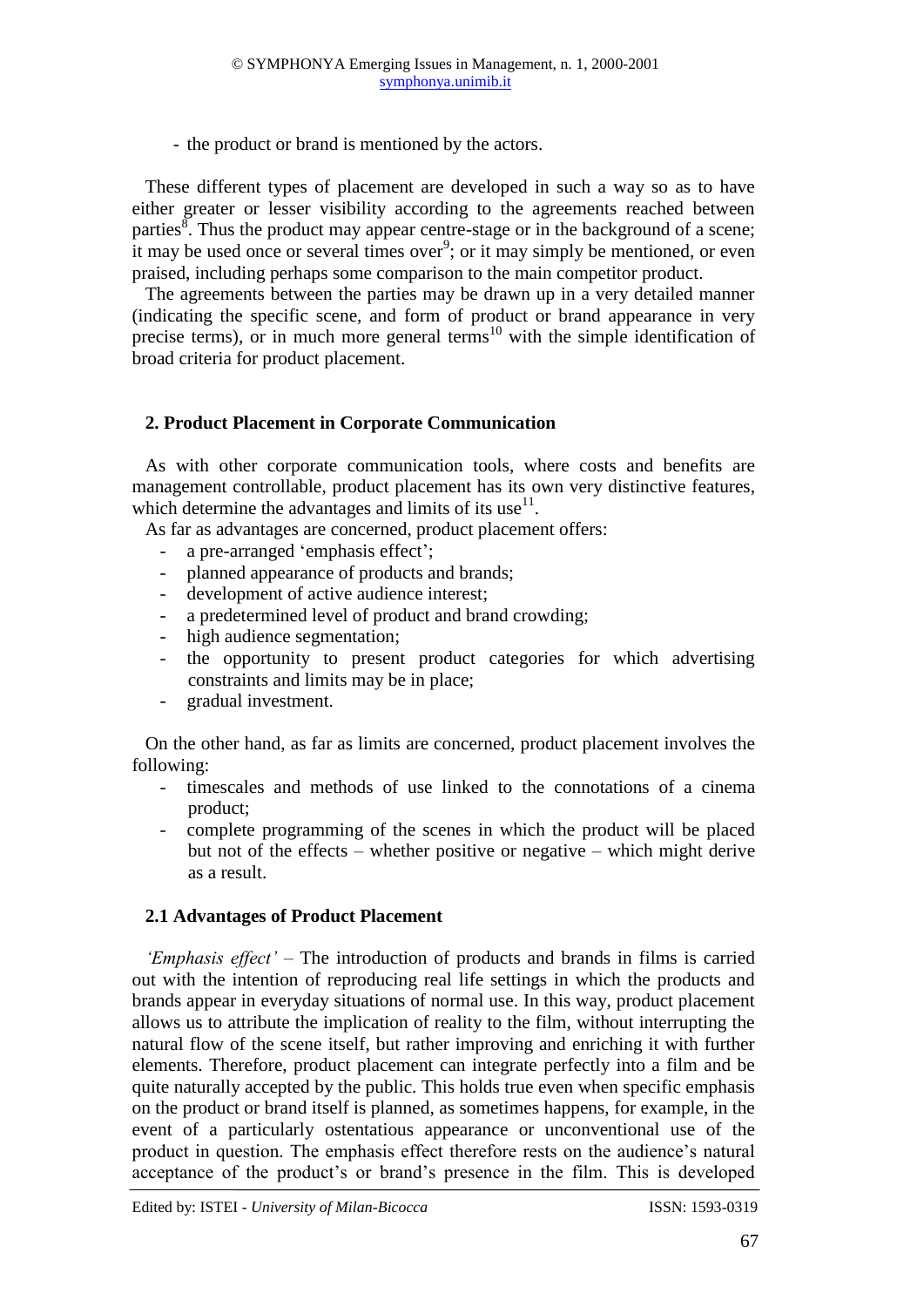through suitable artifices which make it possible to concentrate spectator attention on the product, without distracting interest from the scene or the film's action.

*Planned appearance of products and brands* – The placement of brands and products within films allows a natural setting to be developed for the products, which are then portrayed in either conventional or unconventional everyday situations of use. Furthermore, cinema film allows the use of colour, movement and sound, meaning products and brands can be shown at their very best, and often with timeframes and a quality of exposure that cannot be equalled by any other communication tool.

*Active audience interest* – One feature of product placement is its effect on the active interest of the audience<sup>12</sup> and the opportunity to exploit the emotional involvement of the public exposed to its message. The attention with which people follow the development of the scenes of a film and the emotional involvement which makes them participate in the action and the scenes being played out cannot be matched by any other form of corporate communication media.

*Pre-determined level of crowding* – A further feature of product placement is the predeterminability of product and brand crowding in a film, in other words, in the corporate communication support medium. Dense crowding typically results in lower visibility for the corporate communication itself, which thereby translates into lower efficacy of the communication media employed.

In product placement, crowding tends to be contained and its first limit is set by the actual film itself. The success of a film, and the profits to be made from it, are secondary to public and critical appreciation; film production companies must therefore limit product placement in films. Crowding is naturally constrained by the public's ability to accept the presence of brands in scenes. Placement should not be perceived as a disruption but rather accepted as something that furthers the development of the film's action. Obviously this threshold is extremely variable and depends to a great extent on the target public profile.

*High audience segmentation* – Product placement also permits typological segmentation of the public it reaches. Every film has its own particular identity and this is usually quite evident even in the advertising trailers, which aim to attract specific sectors of the public. So product placement has a highly segmentational tool available to it; one that can be used to direct corporate communication at a specific public that is well defined within its own distinctive profile.

*Presentation of product categories for which advertising constraints and limits may be in place* – Product placement also offers the opportunity to show product categories normally banned from advertising communication<sup>13</sup>. The make-believe world of cinema is, in this case, allowed a much broader margin of freedom compared to what may be permitted in traditional corporate communication such as advertising $^{14}$ .

*Gradual investment* – Finally, product placement involves a gradual investment process, which makes its use highly flexible. In particular, product placement is more flexible than advertising, which - as it works on the basis of message frequency and repetition rate - requires minimum investment thresholds that are, in any case, quite high and dependent on the competitiveness of each specific  $\text{sector}^{15}$ .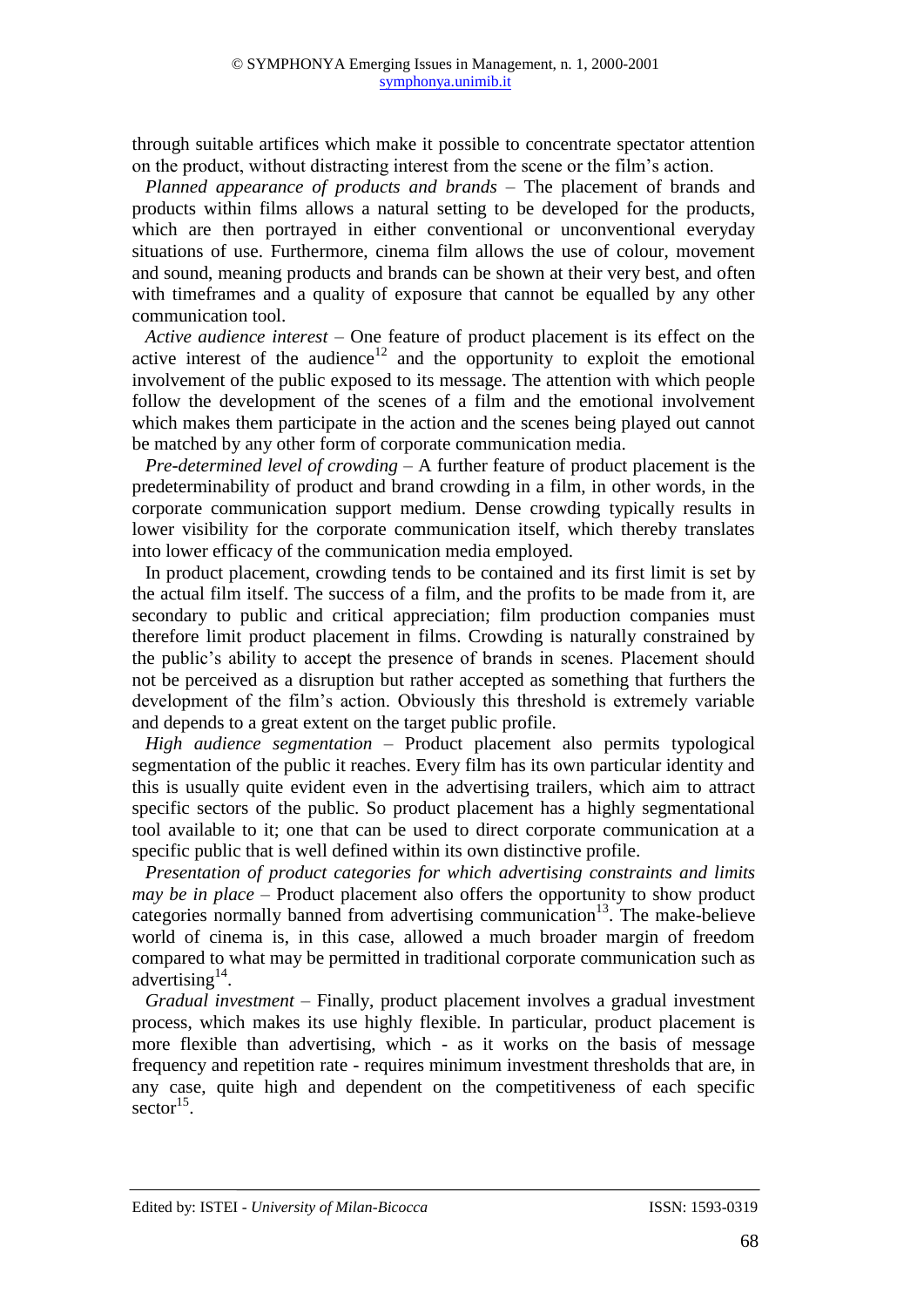# **2.2 Limits of Product Placement**

*Timescales and methods of use deriving from a cinematographic product* – The gradual nature of investment, most certainly an advantageous aspect of the use of this medium, contrasts however with the impossibility of message repetition, which is a distinct limitation of product placement as a corporate communication tool.

Message frequency and repetition, indispensable factors in advertising to counteract passive audience attention and delay the natural drop in product recall, are on the contrary precluded features in product placement, which usually allows the target segment to be reached only once.

Product placement is of course linked to timing (time of appearance and possible repeats) and to the method of use of the cinematographic product (cinemas with relevant technological equipment, videocassettes, etc.). As a result, corporate communication, linked to the presence of a product or brand in a film, must be developed with a view to the forms of distribution planned for the film in question $16$ .

As far as timeframes and methods of use of cinema products are concerned, we must bear in mind that the success and distribution of a film cannot typically be foreseen beforehand. Indeed, hand in hand with widely distributed films that become both nationally and internationally well known, there are others of very modest success. Even famous directors and actors, who are often backed by quite substantial advertising investments, can create unappreciated unacknowledged films, whose effective lifespan is limited to just a few screenings for a few evenings at a limited number of venues.

As product placement is associated to a film, it is directly affected by the film's success or lack of success. In the first case, it might therefore be distributed nationally and internationally as well as on television and home video. This might sometimes even involve the opportunity for repeat viewing by the same audience. In the second case, i.e. when - on the other hand - the film is not a success, any product placement within it is also exposed to viewing by just a small number of *pioneers* and it will be very difficult for it to reach any other channels of distribution.

*Complete programming of scenes* - Product placement allows very detailed programming of the scenes in which the product/brand appears, thus guaranteeing the promoting company an accurate identity tool to use to present its corporate product range. However, the effects of placement on brand awareness cannot be planned in any way. This depends on the appreciation of the public and the public is influenced by a large number of factors, most of which cannot be controlled by the promoting company (e.g. the film's appeal, perceptions associated with how the corporate product range or brand is placed, the promotional slogan supporting the film's distribution, critical opinion, etc.).

On the whole, it may be said that product placement is used as a corporate communication tool linked to the values, methods and timeframes of the work, typically a film, within which it is placed. As such, placement amplifies the effects of the film on the awareness and perception of the brand/product, but - at the same time - limits the opportunities available to the company to intervene or control. Therefore, whilst, on the one hand, this action on active audience interest is constrained by the variability of the values and success of the medium involved (the film); on the other hand, there lies the opportunity to work with high impact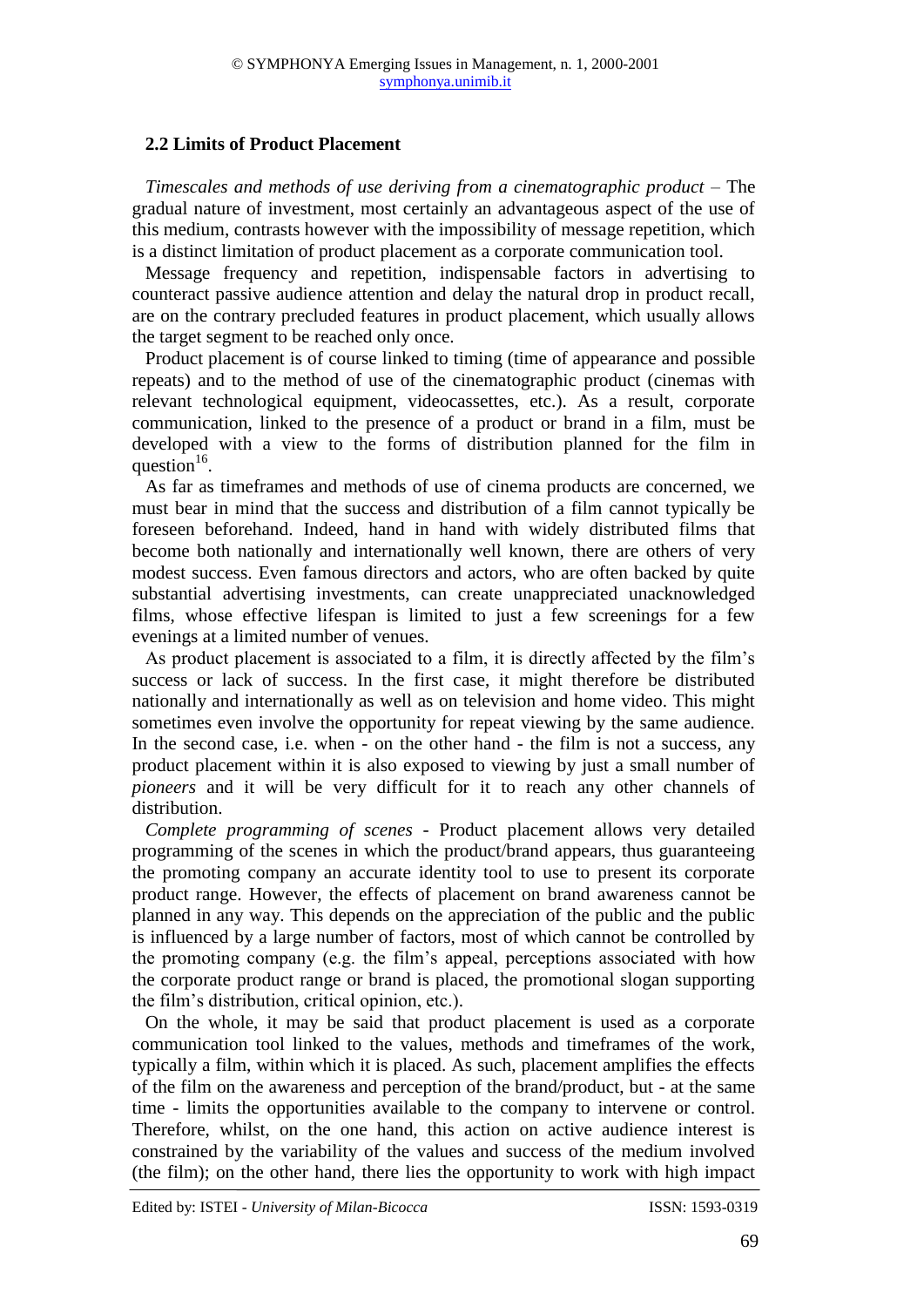media, such as cinema and television. However, in the latter case, timeframes and methods of distribution cannot be programmed and this factor limits any means of forecasting the spatial and temporal distribution of the corporate communication.

## **3. Product Placement Management**

Product placement usually involves a promoting company and a movie production company. The former aims to place a specific product or brand in a given context, while the latter searches for correct remuneration in return for granting visibility to the 'placement'.

Depending on the activities performed, the operational aspects of the placement can vary.

First of all, some initiatives are limited to the placement of the promoting company's product or brand in the film, but they may also extend to their management in collateral activities such as advertising posters or the promotional trailers<sup>17</sup> that launch the film. These initiatives create products that are separate from the film because they are conceived specifically to market it. The trailers are destined to have more visibility than the film they promote, and they are communicated by numerous media and address a far broader target than the audiences who will actually watch the film.

In addition to the actual 'placements', the parties may agree to develop licensing activities or other types of promotional programmes.

Through licensing, cinema production houses grant other companies the right to exploit characters or images from a film, in exchange for the payment of royalties $^{18}$ . In numerous legal systems, this activity is regulated by a precise contract and allows the companies involved to develop and market products (and occasionally services too) that reproduce characters or settings from the film. This form of licensing is very widespread in the world of children's films (particularly cartoons), and it may take place with or without the placement being defined. In the first case in particular, licensing defines an additional element compared to product placement and helps to stabilise relations between film production and the company promoting the placement.

A product placement can also be associated with other forms of promotion, usually described as cross promotion or back-end promotion, through which promoting companies back the distribution of the film in which the product is placed, giving visibility to the film and to the association it establishes with the product (or brand)<sup>19</sup>. In these cases, the purpose of the communication is to inform the public of the existence of a precise product placement, for example, by proposing the main scenes from the film in which the placement occurs, or by referring to characters from the film in association with the product to be promoted.

The benefits of cross promotion are felt in particular by the promoting company which can thus make its association with the film known to the general public, drawing on its recognition and image on the market. On the other hand, film production companies also exploit the advantages of the communication created by the cross promotion, obtaining greater visibility for the film, which is promoted at the expense of the promoting company<sup>20</sup>.

Depending on the frequency with which this tool is employed, the companies involved may create organisational units whose purpose is specifically to manage it.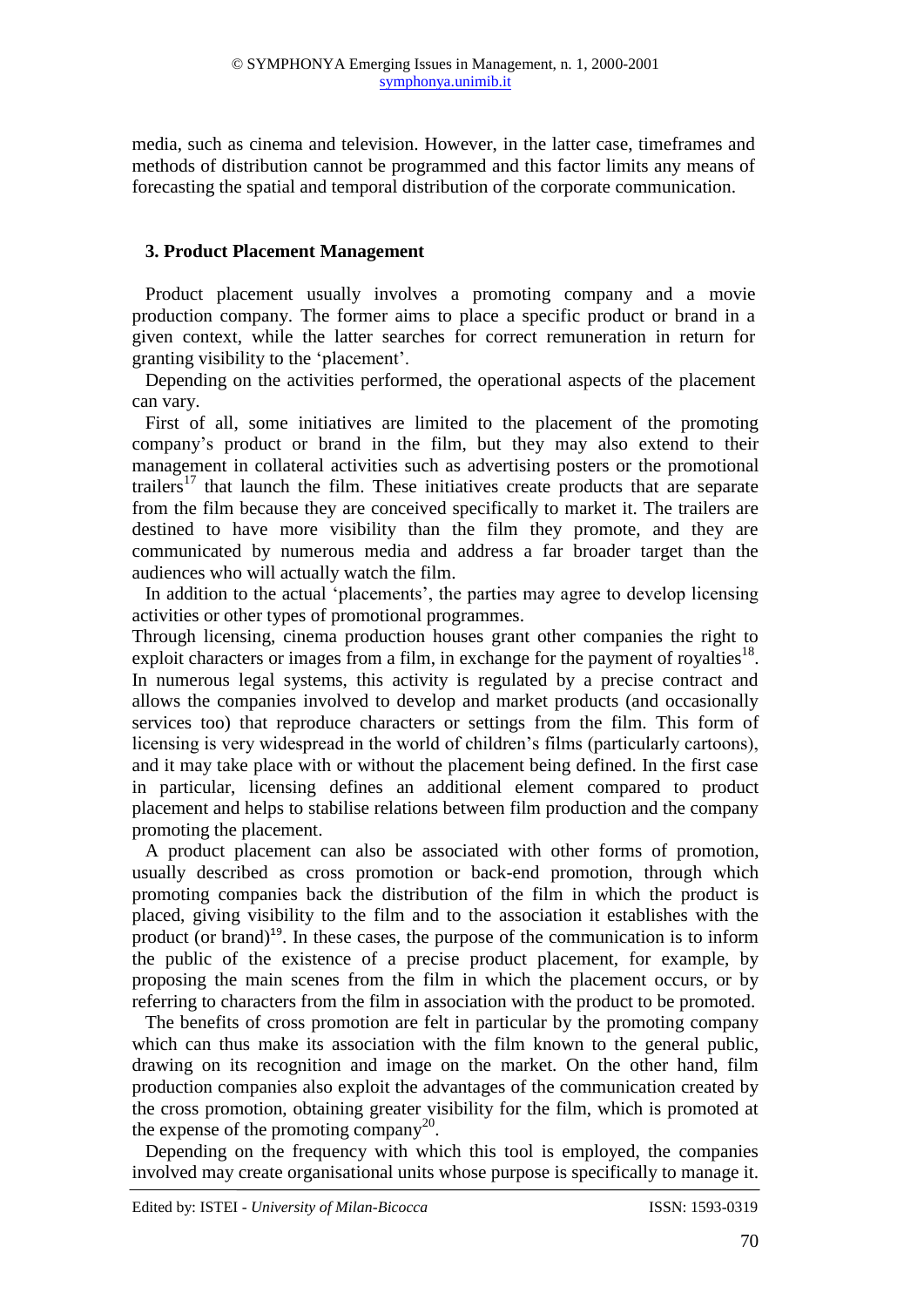In the case of cinema production, 'Executive Studios' are created to systematically manage placements within the films produced. It will therefore be the Executive Studios that analyse the screenplay, look for placement opportunities and contact any promoting companies that might be involved.

Promoting companies that invest regularly in placements can set up special units themselves, as Anheuser-Bush, Ford, AT&T, Kodak and Coca-Cola (the 'heavy spenders' in this market<sup>21</sup>) have done in the United States, to analyse studios' proposals and to collaborate actively on the definition of the best positioning solutions.

'Product placement agencies' slot in between these players: they are professional structures that specialise in activating and managing this type of corporate communication tool.

These agencies first appeared in the second half of the 1980s, in the Hollywood area<sup>22</sup>, and they replace the specialised units of promoting companies and production houses, or work with them, dealing with the operational aspects of the placement process. Their activities start from an examination of the film in production, envisage the identification of potential placements of brands and products, and continue with the selection of promoting clients. They manage the placement on their behalf, draft the contract and protect the customers' interests when the scenes in which the product or brand will be placed are recorded.

The agencies can be contacted directly by promoting companies looking for a placement<sup>23</sup> or by production companies wishing to identify possible promoters, when the producers are not in a position to manage the relations that would result from  $it^{24}$ .

The product placement market is founded on the existence of finite and stable relations between parties that know each other and can establish trusting relationships. In many cases, it is the bonds of friendship and acquaintanceship, rather than specific contract clauses, that enable a contract to be developed and respected.

# *3.1 Product Placement: Contracts and Methods of Remuneration*

In its most evolved forms, the agreement behind a product placement is defined in a contract drawn up between two parties, which establishes the fee that the promoting company undertakes to pay to the film production company and to any other involved parties. The fee may translate into a monetary contribution to the production or the supply of goods and materials useful for the scenes or to support the cast and the operators<sup>25</sup>.

This remuneration represents the main product placement cost for the promoting company and a revenue (or lower cost) for the film production company. It is usually defined on the basis of the marketing plan for the launch of the film in cinemas, and its subsequent distribution through other channels (purchase of rights by television networks, home videos, etc.). Compared to other, similar experiences, this plan creates expectations regarding the success of the film, and therefore its prospects for distribution<sup>26</sup>.

One element common to many product placement contracts<sup>27</sup> is the 'transparency' clause' which obliges the parties to consent to the disclosure of the contents of the agreement to external parties (for example journalists, television networks, government agencies, and so on) 28 .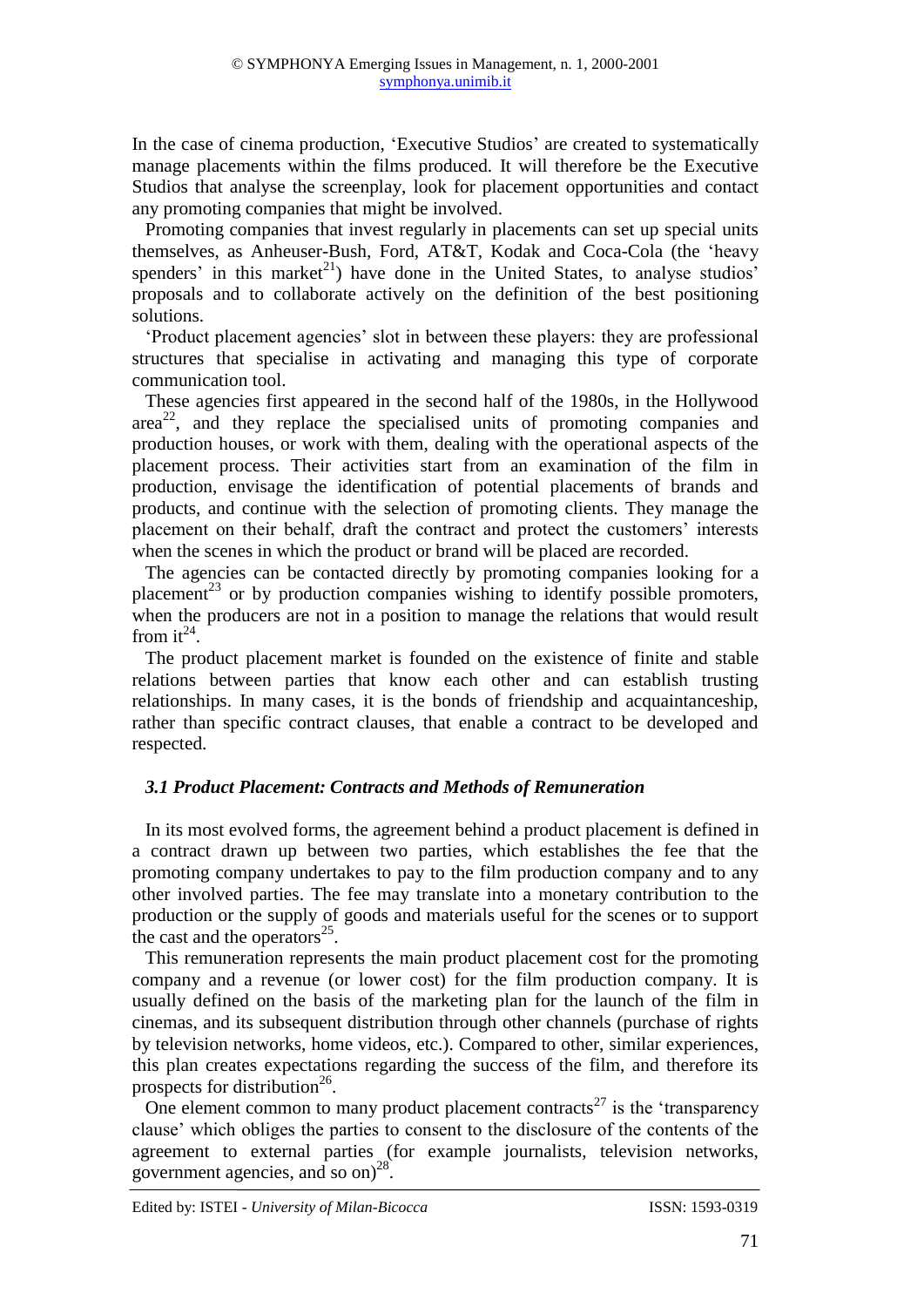Product placement contracts can be terminated if certain events envisaged during the development of the agreement occur or do not occur. The most frequent cause of the termination of a contact is the director's decision to eliminate the scene that was to contain the placement<sup>29</sup>. In other cases there may be disputes regarding a failure to respect particular contract clauses, which can result in lengthy and costly legal proceedings $\frac{30}{2}$ .

Well-known professional figures are employed to limit the possibilities of contract default, and the cinema production companies and sponsor companies are generally involved. The higher the envisaged contribution to the production of a film by a promoting company, the lower the probability for the company that the director will cut the scenes in which its products or brands will be placed. As a result, because it can trigger larger economic commitments than placement alone<sup>31</sup>, cross promotion provides a guarantee for sponsor companies that the agreed product placement will actually be implemented at the production stage.

The remuneration of a placement, established when the contract is drafted, may be defined on the basis of one of the following alternatives, or a combination of them:

- a) reduced costs for the film production house;
- b) cross promotion;
- c) a fee.

a) In the first case, the promoting companies make specific goods or services available to the production companies so that they may be employed in the production and/or used by the film crew.

b) In cross promotion, on the other hand, the cost of the placement is negotiated in the form of participation in the promotion of the film, for example the communication to promote the film (and the related product placement) at the promoting company's points of sale. In this sense, some product placement specialists maintain that promotions are the real remuneration for this communication tool, because they can be transformed rapidly into increased sales for the sponsor companies and the film studios $^{32}$ .

c) Payment of a fee envisages monetary remuneration by the promoting company to the film production company, but it is actually applied less frequently. For example, it is unusual to negotiate a fee when the products necessary to produce the film are expensive, like cars. Some directors and producers feel that payment of a fee puts pressure on the choice of the scenes to be kept in the film, reducing the director's freedom of action. However, the fee is usually close to \$5,000 (rarely exceeding \$20,000) and seems to be the simplest form of remunerating product placements in situations that do not envisage cross promotions or cannot be remunerated by the availability of expensive products $^{33}$ .

# **4. Product Placement and Brand Equity Management**

Product placement, which has a number of distinctive characteristics, slots into the vaster system of corporate communication tools (advertising, sponsorship, sales promotion, direct marketing, merchandising, licensing, propaganda and public relations).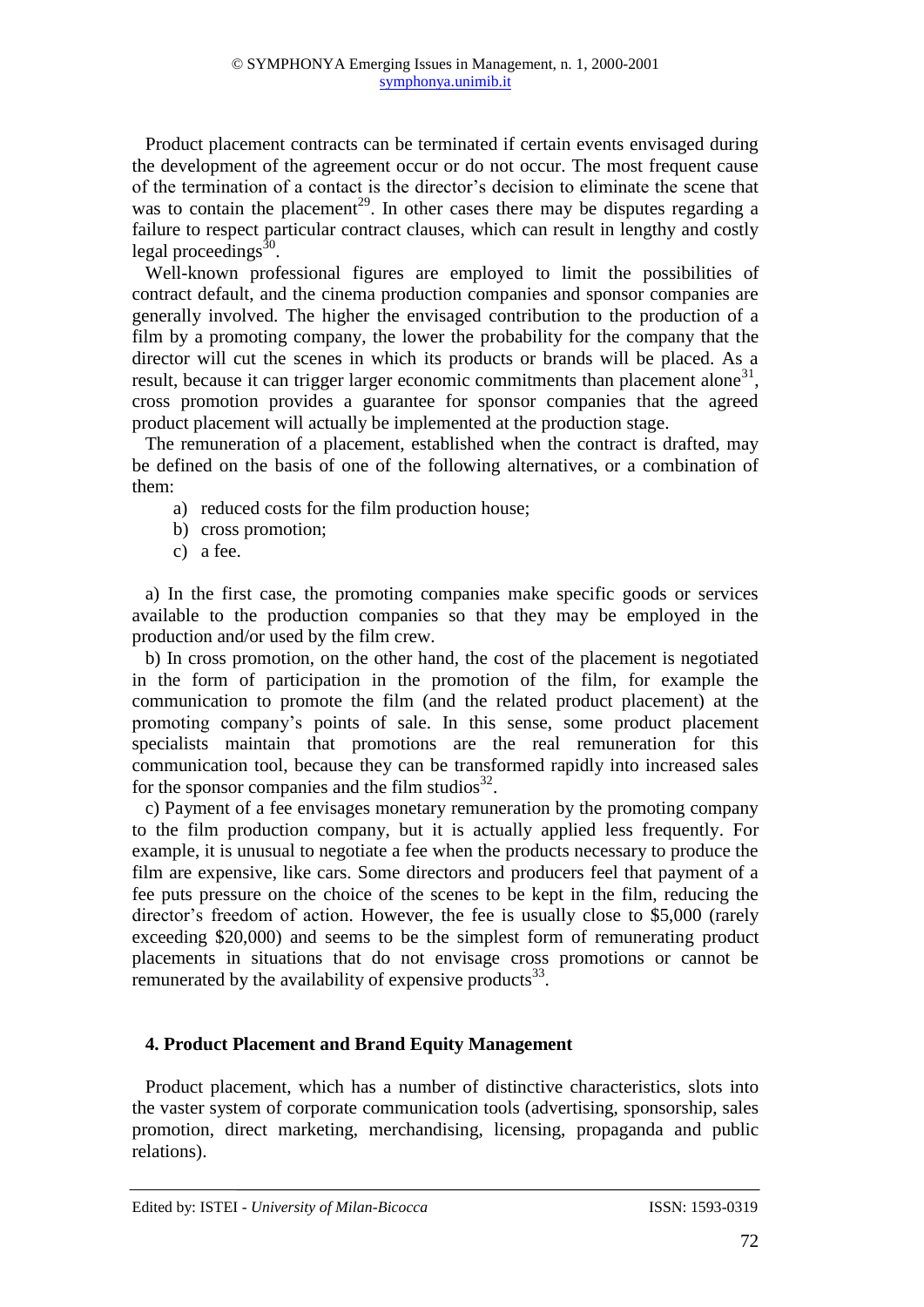These tools are linked by the goal they share: to convey a message to selected target groups, in order to transmit and make known a specific brand identity, which can help to maintain and develop brand equity.

The tools indicated operate with specific supports, for example support for an event, a personality, a palimpsest, a paper, a film and so on. What is more, by creating precise information flows to reach given targets they acquire specific quantitative (number of contacts per unit of time) and qualitative aspects (distinctive features of the programme, the publication, etc.) related to the media employed<sup>34</sup>. By integrating the communication into the goals and targets of the message, the message conveyed by the product placement acquires qualitative and quantitative values (such as tone, style and frequency) from both the product/brand represented, and from the film, the scene and the method of exposure  $35$ .

Like other communication tools, product placement also demands preventive evaluation of the effect achievable and, after its use, verification of the effects actually achieved. From an economic-corporate perspective, this effect is the benefit obtained from meeting specific communication costs and it is only by comparing costs and benefits, and targets and results that the effectiveness and efficiency of the instruments activated can be calculated.

The choice of a specific communication tool and the identification of a suitable level of investment are the result of what can be defined as a causal approach to spending on communication. Every investment makes it possible to reach a precise goal, according to a cause-effect logic that makes it necessary to identify the goal in advance and to verify afterwards that it has been reached, calculating the effect achieved.

The effect of the communication must then be assessed with reference to the main goal of increasing brand equity. There are two useful indicators that make it possible, according to now widespread concepts, to define this equity on the basis of the company's functioning hypothesis<sup>36</sup>: brand awareness and image<sup>37</sup>.

Awareness is a quantitative indicator that can vary according to a specific segment of demand's familiarity with a particular brand.

On the other hand, image is a quality indicator, summing up the connotations that a given segment of demand attributes to the brand under examination.

The brand image can therefore be associated to the degree of differentiation of a product range, as it is perceived by demand in a market characterised by the presence of specific products.

A brand may therefore develop very specific connotations that tend to distinguish it clearly from its competitors, directing it towards a precise market position. In the opposite case, and usually with the goal of increasing visibility, brand communication may be targeted by reducing its distinctive connotations in order to enhance the acceptability of a less specific, more widespread corporate product.

From a conceptual perspective, awareness and image are therefore inseparable aspects of the same phenomenon, brand equity, which can be examined by joint recourse to both indicators.

In particular, awareness has image to thank for establishing the conditions that allow it to expand. In fact, only when it is launched on the market and recognised by some portion of demand does this brand acquire a classification or image, at least with this segment of connoisseurs. However, great awareness presupposes that a brand is widespread among very broad (and heterogeneous) target universes,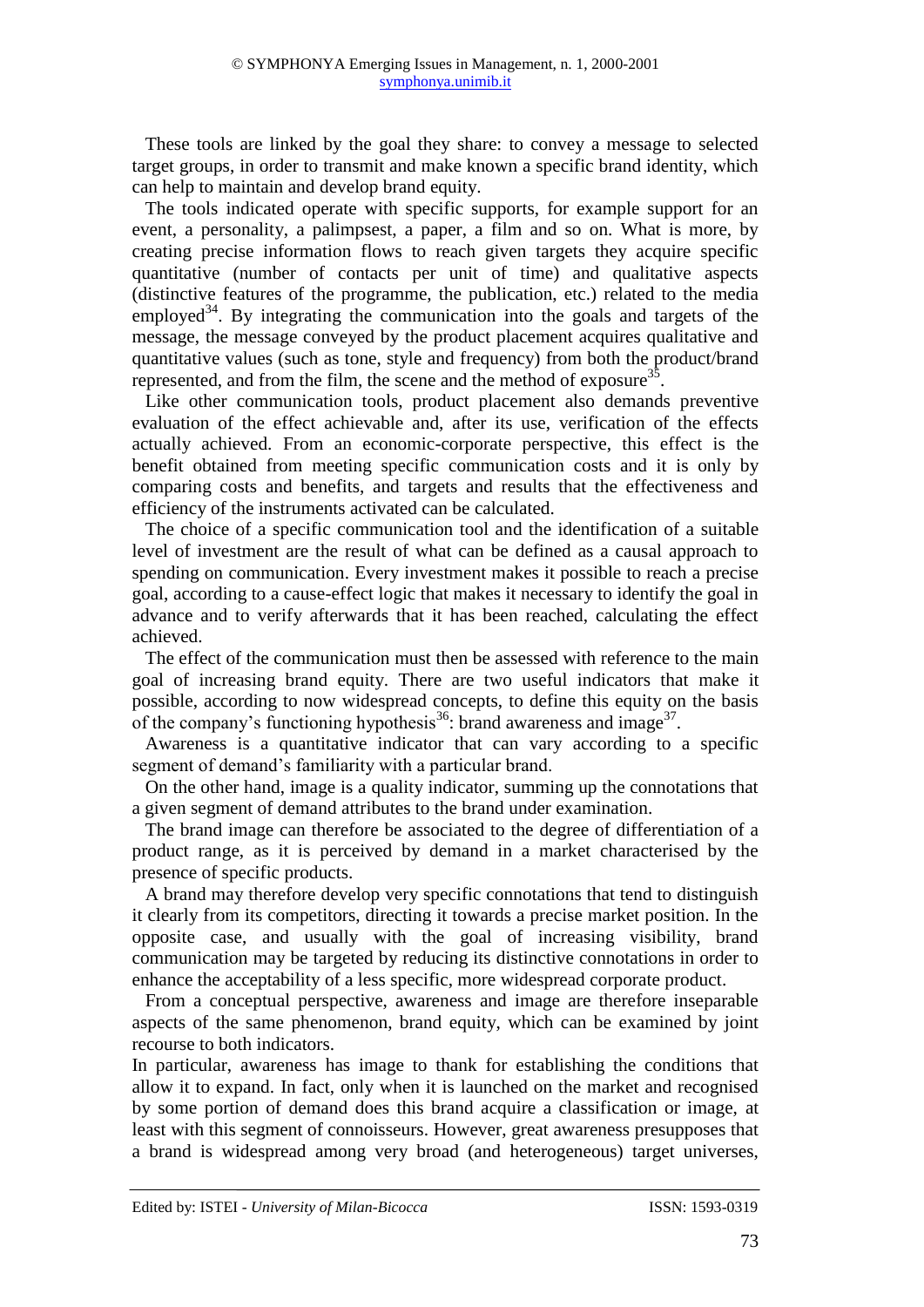which means that it contains the distinctive characteristics that would make it a very characteristic and therefore specialist supply for specific demand segments.

|                | <b>BRAND AWARENESS</b>                           |                   |
|----------------|--------------------------------------------------|-------------------|
| <b>PRODUCT</b> | Low                                              | High              |
| Existing       | Reese's Pieces (Hershey Food)   Coke (Coca-Cola) |                   |
| <b>New</b>     | Romeo (Oakley)                                   | Z3 Roadster (BMW) |

**Table 1:** *Product Placement and Brand Awareness*

The close link between awareness and image explains why the two concepts cannot be separated but must be considered with a single logical approach.

## *4.1 Product Placement and Brand Awareness*

As a communication tool, product placement impacts on brand equity because it influences the degree of awareness of the brand and can, at the same time, affect its distinctive values and therefore its image.

The first aspect, awareness, can be examined with reference to certain typical situations (brands with a high level of awareness and brands with a low level of awareness), combined with the degree of novelty for the market of the products offered (existing or new product) (Table 1).

The comparison of the two values outlines certain typical situations to which product placement can be applied in various ways.

First of all, product placement does not seem to offer interesting potential for new brands that are not yet familiar. This communication tool places or uses the product (making the brand visible) in a film in a way that must appear entirely incidental in the spectator's eyes. So it is not suitable for unknown brands, which, being new, would not be noticed at all.

Similar considerations are valid for the launch of new products from little known brands. In this case too, a film does not guarantee the necessary visibility to the brand or the new product to achieve significant recollection. There are however non-traditional product placement solutions that can get round the limitations of poor awareness by attributing greater importance to the new product, as in the case of Romeo, a new model of sunglasses from Oakley, a brand that is only familiar to certain segments of the public.

□ *In 'Mission Impossible 2' (M-I: 2, John Woo, USA, 2000), these sunglasses were used in an unconventional or 'improper' way (to transmit a secret message) and associated with the well-known star Tom Cruise. The visibility of the association and of the product was guaranteed simultaneously by the particular use of the sunglasses and the emphasis on them in the trailer to launch the film, which was screened repeatedly by television stations and in cinemas.*

Product placement can also be used to develop awareness of products already on the market, even when they are from lesser known brands. One example is Reese's Pieces from Hershey Food Corp.. Reese's Pieces is a snack that competes directly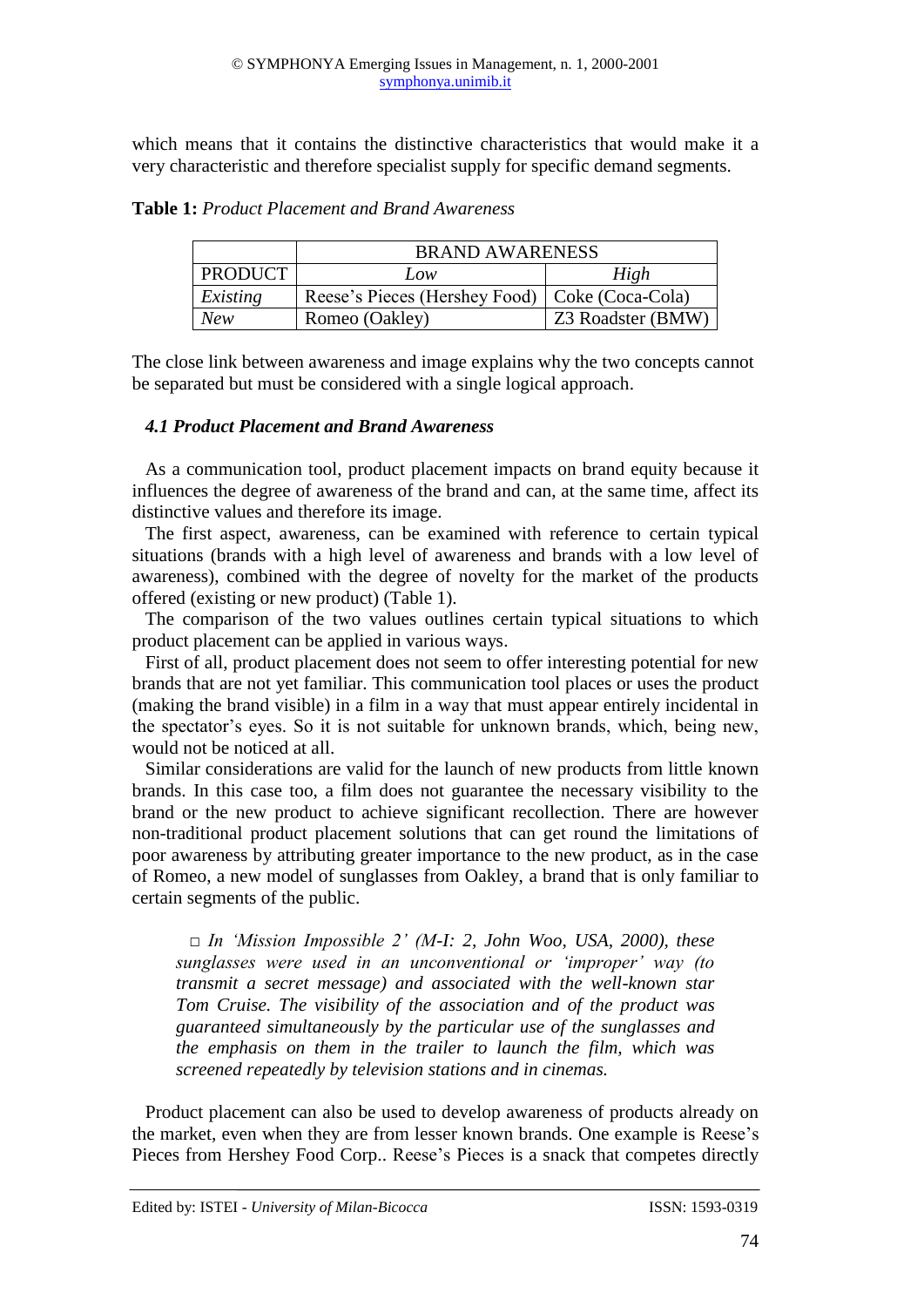with the popular M&M's, which was associated with  $E.T.^{38}$  in an attempt to reach a threshold of awareness on the American market that would allow it to compete with the market leader. To be translated into awareness, the visibility achieved by its association with this familiar character had to be sustained by other communication tools, but it allowed Hershey Food to limit its spending in the first stage of the communication designed to reach the minimum threshold of national visibility<sup>39</sup>.

Product placement can be an important communication tool to sustain awareness of well-known brands, for both existing and new products. However, in these two situations, the potential of this tool differs in terms of support/development of awareness.

For well-known brands, product placement impacts on acquired awareness and tends to amplify it by associating the brand with a particular scene or character, or an unconventional use of the product presented. Spectators are already familiar with the brand and even a fleeting appearance is visible, making it possible to maintain the levels of product awareness already won with other forms of communication.

*□ In 'Hollow Man' (Paul Verhoeven, USA, 2000), several cans of Coca-Cola appear in a secret Pentagon laboratory, and it is only thanks to a change in the position of one of the cans that a scientist is aware of the presence of Kevin Bacon, who is invisible.* 

*□ In the 'Back to the Future' trilogy (Back to the Future, Back to the Future 2, Back to the Future 3, Robert Zemeckis, USA, 1984, 1989, 1990) Michael J. Fox asks for a can of Pepsi Cola in the various periods he finds himself in as he travels through time.* 

On the other hand, in the case of very well-known brands that propose new products, the operating scheme indicated above varies. On one hand the new product is not familiar and if it is to be seen and to attract the audience's interest it must be given important space in the film, giving it a certain visibility. But on the other hand, a well-known brand on a new product already has the force to attract the audience's attention, guaranteeing the product a degree of visibility which an unknown or little-known product could not obtain with the same amount of exposure.

Even if it is supported by a very well-known brand, a new product must be made more visible than a product already on the market. Visibility can be achieved in various ways; for example through longer exposure times, more numerous appearances or particular uses in important scenes in the film, as in the case of the BMW Z3 Roadster that is James Bond's new car in Goldeneye<sup>40</sup>. The association of the BMW model with the actor Pierce Brosnan, who plays the well-known secret agent, draws the audience's attention to the new car (new for the market and for 007), allowing the director to linger on the details of the car, as so often happens in this series of films.

And finally, product placement can also be exploited to develop brand awareness in developing countries. Using this tool, brands can achieve good awareness even where TV is not common: for example of the visibility achieved by da Coca-Cola and Lambretta in Italy in the early 1950s.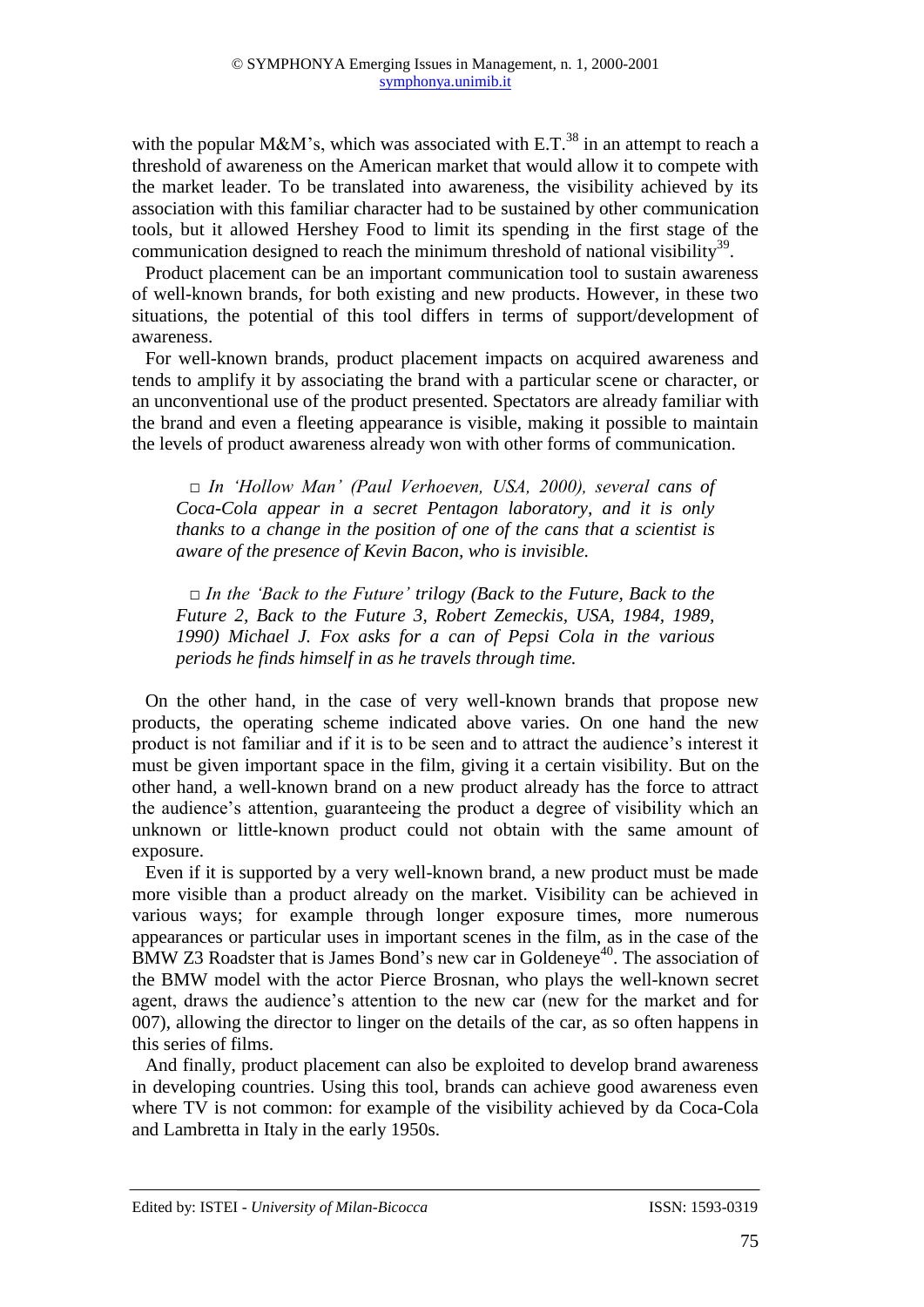## *4.2 Product Placement and Brand Image*

Films do not only create awareness of the products presented, they also influence their image. In this sense, a product placement in a film (or in other forms like television serials, cartoons, etc.) conveys the message, and transfers its own specific values to it, in the way the latter are perceived by the audience.

The values of a scene or character are known in advance (before deciding a product placement), while the effects that can be achieved among the audience are changeable and unpredictable in all their implications. As a result, product placement makes it possible to plan and define in detail the association between the scene/character/use and the product/brand during the development of the film, in order to establish the production responsibilities, direction and brand ownership in the contract.

However, product placement cannot programme the hoped-for effects of a scene and the associations it contains. These effects depend on the associations that the audience makes with the scene and the entire film, the appreciation on which the success of the film depends and, therefore, the possibility of expanding or damping the values associated with the brand. In product placement, the choice of the setting and the characters that the brand is associated with, and the possibility of verifying its correct positioning during filming, reduce the risk of ineffective or even harmful placements<sup>41</sup>.

Because it is a condition that amplifies the effect of the placement, the visibility of a popular brand inside a film can be a vehicle of positive but also of negative associations. For this reason, brands tend to value the possible effects of product placements very carefully, avoiding associations that are too innovative and potentially uncertain<sup>42</sup>. Clauses drafted to prevent any negative associations that may be harmful to the image are also included in the contracts $43$ .

However, it is not always possible to control extreme situations, as we can see from the number of legal proceedings initiated against film production companies by businesses, for the damage that erroneous placements or contract default can cause, with negative consequences for brand equity  $44$ .

Where the effects on the brand image are concerned, product placement seems to offer different potential depending whether it addresses the transfer of distinctive image connotations in the case of new products, the development of distinctive connotations of the image of an existing product, or changes to the perceived characteristics of a product that is already known and distributed in the market (Table 2).

|                | DISTINCTIVE CHARACTERISTICS OF BRAND IMAGE |                 |
|----------------|--------------------------------------------|-----------------|
| <b>PRODUCT</b> | Development/Transfer                       | Change          |
| Existing       | Naya Water                                 | Red Stirpe Beer |
| New            | 750 (BMW)                                  | -               |

**Table 2:** *Product Placement and Distinctive Characteristics of Brand Image*

With reference to the transfer of distinctive image connotations from a brand to a new product, we refer you to our comments regarding awareness. If the product placement is to influence image connotations, the only novelty related to a well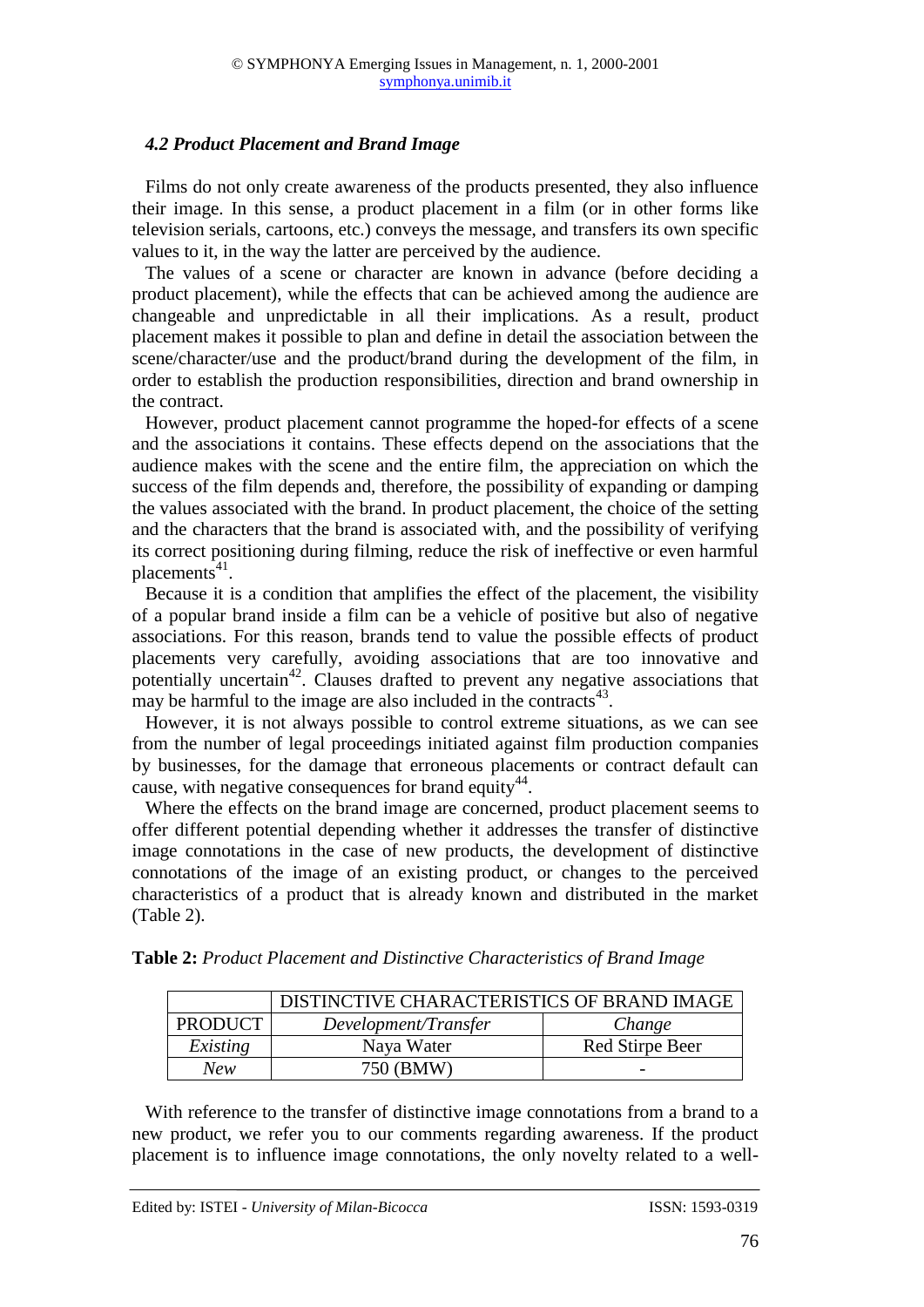known brand must regard the product, as in the case of the BMW 750 in 'Tomorrow never dies<sup> $3\frac{45}{15}$ </sup>. Having guaranteed the visibility of a BMW car, the film transfers to the car the qualities associated with Bond himself, values that are however consistent with the BMW brand's image.

Product placement can also be used to develop the image connotations of an existing product. In this case it is necessary to define the image characteristics of products which, although they have been on the market for some time, are almost totally interchangeable with competitive products because they are part of a traditionally poorly differentiated supply, as in the case of mineral waters.

*□ Naya Water considers product placement a communication tool that can associate its range of mineral waters with qualities linked to valour, strength and courage, as we see in the film 'Shattered Image' (Raul Ruiz, USA, 1998) in which Anne Parillaud, who plays the femme fatale (the killer), drinks Naya Water, and in 'X-Men' (Brian Singer, USA, 2000) where the water is drunk by the human beings who are good and 'macho'<sup>46</sup> .*

Finally, even if less frequently, product placement may help to change the system of distinctive characteristics of a corporate product, by associating a particular brand with scenes or characters that can modify its classification.

*□ For example, in the film 'The Firm'<sup>47</sup>, Red Stirpe, a low profile Jamaican beer appears in the hands of Tom Cruise and Gene Hackman, which made it popular with the public. However, modifying the brand image in this way has repercussions for brand awareness. If the beer were not known for its modest profile, the public might not have noticed its presence in the film, nor would it have been affected by this association with the well-known actors.* 

If the distinctive traits of a product are to be changed effectively, other tools are necessary, in addition to product placement.

In fact, the qualifying effect that a film can have for a brand as a result of product placement is subject to the transience of memory. On the other hand, the brand survives longer than one's memory of the film and the characteristics associated to it in the film, and it draws on numerous tools to develop its own distinctive traits.

From a long-term perspective and from the viewpoint of promoting companies, every product placement can therefore be examined in depth, not only for the benefits it can produce in terms of communication, but for the transience of the effects developed and therefore for the need to activate additional tools that become necessary in order to achieve the company's communication objectives.

In this sense, product placement must be assessed in relation to the possibility of its being sustained, in the short term, by other communication initiatives that have positive repercussions on the film's popularity. Companies that have identified product placement as a tool of corporate communication with particular characteristics seem to be moving in this direction, i.e. towards the association of product placement with other corporate communication tools on one hand, and towards the choice of innovative forms of product presentation in the film and in the promotion of the films and of product placement itself on the other.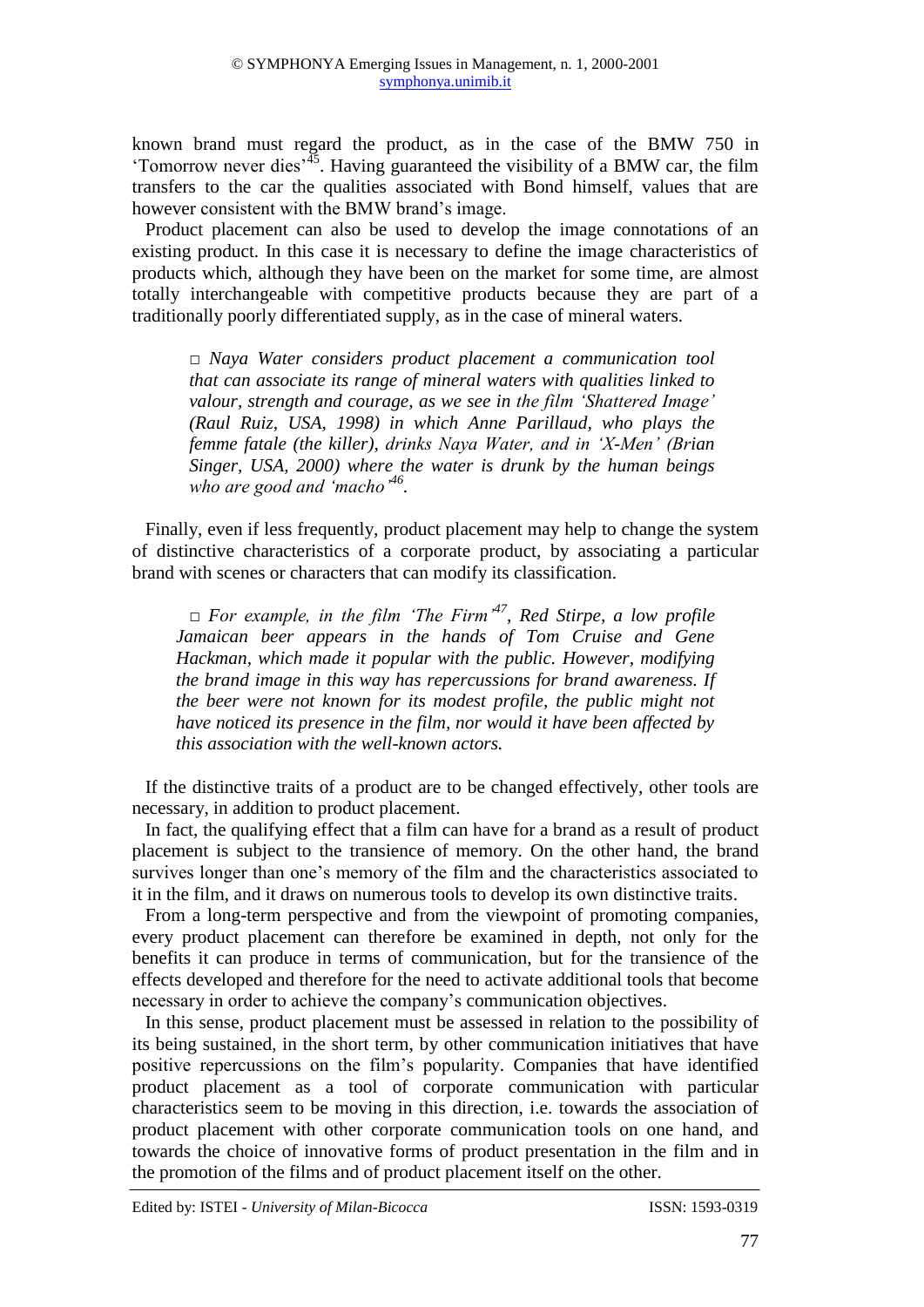#### **Bibliography**

- Aaker David A., Myers John G., *Advertising Management*, Prentice-Hall, Englewood Cliffs, 1975.
- Babin Laurie A., Carder Sheri Thompson, Viewers' Recognition of Brands Placed Within a Film, *International Journal of Advertising*, 15, pp. 140-151, 1996.
- Baird Roger, Bond Secures L 35 M in Product Placement Deals, *Marketing Week*, 12 June1997.
- Brennan Ian, Dubas Khalid M., Babin Laurie A., The Influence of Product Placement Type & Exposure Time on Product-Placement Recognition, *International Journal of Advertising*, n. 18, 1999, pp. 323-337.
- Brondoni Silvio M., *Pubblicità collettiva, notorietà di prodotto e immagine di marca*, Giuffré, Milano, 1987.
- Brondoni Silvio M., Comunicazione, risorse invisibili e strategia competitiva d'impresa, *Sinergie*, 43-44, 1997, pp. 3-35.
- Brondoni Silvio M. (ed.), *Marketing Lexicon*, CLUEB, Bologna, 1999.
- Buss Dale, A Product Placement Hall of Fame, *Business Week*, 11 June 1998.
- Colvin Geoffrey, Product Placement, *Fortune*, 16 December 1998.
- de Mooij Marieke, *Global Marketing and Advertising*, Sage, Thousand Oaks, 1998.
- Dignam Conor, Why Marketers Missed Out on Men in Black, *Marketing*, 14 August 1997.
- Gupta Pola B., Lord K.R., Product Placement in Movies: the Effect of Prominence and Mode on Audience Recall, *Journal of Current Issues and Research in Advertising*, n. 20, 1998, pp. 47-59. [http://dx.doi.org/10.1080/10641734.1998.10505076](http://dx.doi.org/10.1080%2F10641734.1998.10505076)
- Gupta Pola B., Stephen J. Gould, Consumers' Perceptions of the Ethics and Acceptability Product Placements in Movies: Product Category and Individual Differences, *The Journal of Current Issues and Research in Advertising*, n. 19, 1997, pp. 37-50. [http://dx.doi.org/10.1080/10641734.1997.10505056](http://dx.doi.org/10.1080%2F10641734.1997.10505056)
- Halliday Jean, Carmakers Open Their Doors to Films, *Advertising Age*, 14 April 1997.
- Hurwood David L., How Companies Set Advertising Budgets, M. McNiven (ed.), *How Much to Spend for Advertising? Methods for Determining Advertising Expenditure Levels*, The Association of National Advertisers, New York, 1969.
- Jensen Jeff, High hopes for 'Men in Black' and Ray-Bans, *Advertising Age*, 14 April 1997.
- Karrh James A., Effects of Brand Placements in Motion Pictures, King K.W. (ed.), *Proceedings of the 1994 Conference of the American Academy of Advertising*, Athens, American Academy of Advertising, 1994, pp. 90-96.
- Karrh James A., Brand Placement: a Review, *Journal of Current Issues and Research in Advertising*, 20, 1998, pp. 31-49.
	- [http://dx.doi.org/10.1080/10641734.1998.10505081](http://dx.doi.org/10.1080%2F10641734.1998.10505081)
- Karrh James A., Frith Katherine Toland, Callison Coy, Audience Attitudes towards Brand (Product) Placement: Singapore and the United States, *International Journal of Advertising*, n. 20, 2001, pp. 3- 24.
- Lehmann Donald R., Weinberg Charles B., Sales Through Sequential Distribution Channels: An Application to Movies and Videos, *Journal of Marketing*, n. 64, July, 2000, pp. 18-33. [http://dx.doi.org/10.1509/jmkg.64.3.18.18026](http://dx.doi.org/10.1509%2Fjmkg.64.3.18.18026)
- Mandese Joe, Turner Placing New Spin on Deals, *Advertising Age*, 19 June 1995.
- Mitchel Alan, The Power of a Plug, *Management Today*, February, 1996, pp. 81-82.
- Nebenzahl Israel D., Secunda Eugene, Consumers' Attitudes Toward Product Placement in Movies, *International Journal of Advertising*, n. 12, 1993, pp. 1-11.
- Nickel William G., *Marketing Communications and Promotion*, Grid, Columbus, 1976.
- Nylen David W., *Advertising: Planning Implementation and Control*, South-Western Publishing Co., Cincinnati, 1975.
- Quassim Ali, How Ericsson Uses James Bond to Build Brand Awareness, *Campaign London*, 16 January 1998.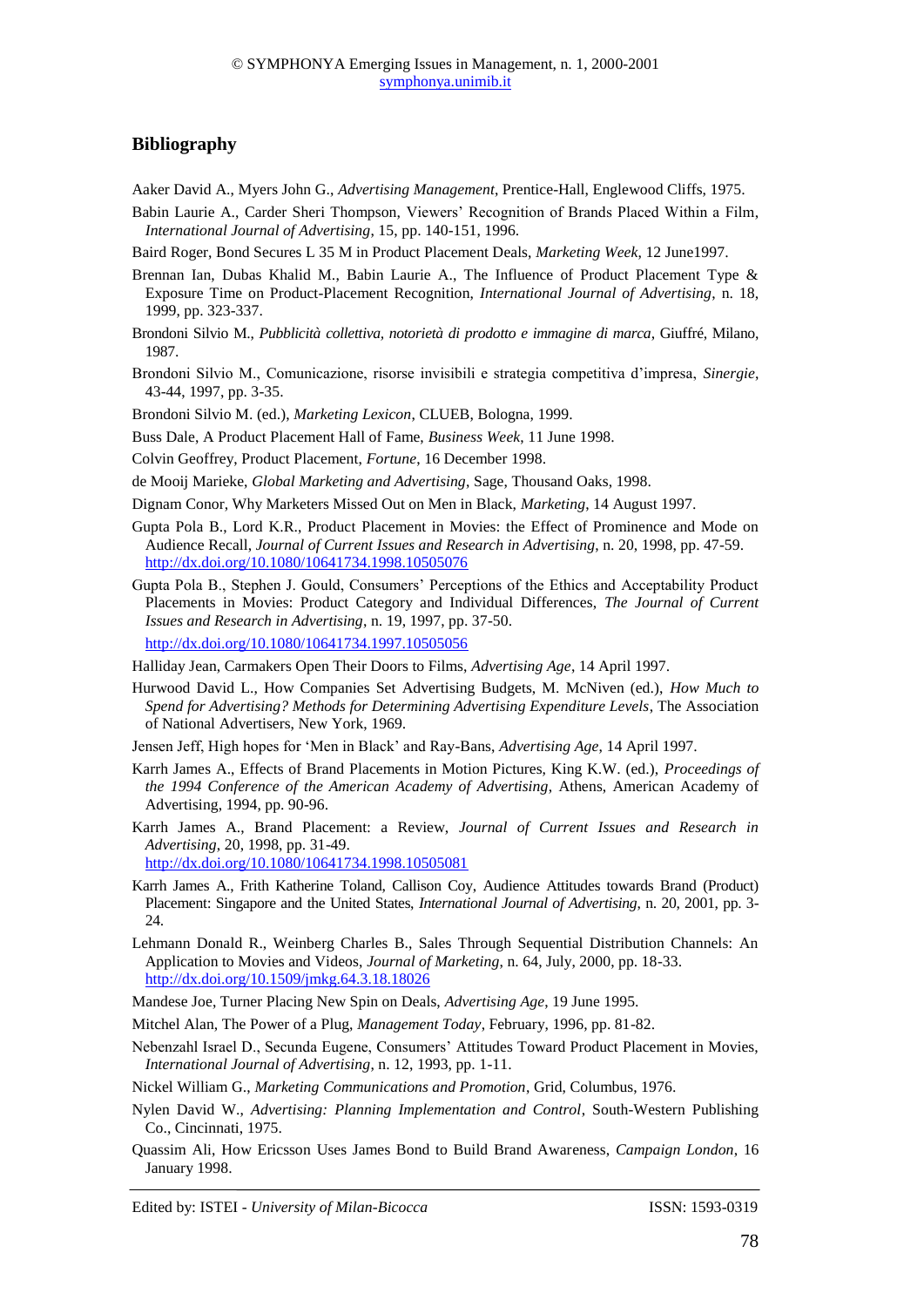- Ross Chuck, Johnson Bradley, Sky's the limit for Sony's ambitious Station plans, *Advertising Age*, 3 February 1995.
- Russel Cristel A., Toward a Framework of Product Placement: Theoretical Propositions, *Advances in Consumer Research*, v. 25, 1998, pp. 357-362.
- Spiggle Susan, 7-Up Art, Pepsi Art, and Sunklist Art: the Presentation of Brand Symbols in Art, *Advances in Consumer Research*, n. 12, 1985, pp. 11-16.
- Turcotte Samuel, *Gimme a Bud! The Feature Film Product Placement Industry*, The University of Texas at Austin, USA, 1995.

#### **Internet sites**

**.** 

advertising.utexas.edu www.1.50megs.com www.3.50megs.com www.dreamwater.com www.erma.org www.esmonitor.com www.filmbiz.com www.fortune.com www.geocites.com/Hollywood/Pavillon/9263/index.html www.igc.org www.jmnanddy.com www.mgmua.com/bond/dossier.html www.multimania.com/spielbrg/ET/indexET.html www.topcities.com www.wired.com

<sup>4</sup> New word from *advertising* and *entertainment*.

<sup>5</sup> In many artistic products the artist spontaneously introduces a product or a brand without a specific product placement contract. For an analysis of the motivations for the introduction of a product/brand in an artistic product, cf. S. Spiggle, 7-Up Art, Pepsi Art, and Sunklist Art: the Presentation of Brand Symbols in Art, *Advances in Consumer Research*, 1985.

<sup>6</sup> Cf. I. Brennan, K.M. Dubas, L.A. Babin, The Influence of Product-Placement Type & Exposure Time on Product Placement Recognition, *International Journal of Advertising*, 1999, p. 323.

<sup>8</sup> Product placement can be distinguished in various types: screen placement, script placement, plot placement, as proposed in C.A. Russel, Toward a Framework of Product Placement: Theoretical Propositions, *Advances in Consumer Research*, 1998. Screen Placement can be seen just by eyesight, for example when a brand is placed on the background of a scene, on a road (creative placement), or when a brand is part of the decoration of a set (on-set placement), like for the products used to complete a kitchen set. Script placement is referred to the placement introduced in dialogues, which is perceived by ears. Plot placement is composed by a various combination of audio-visual elements. This distinction is particularly important because each of these placements grants a different type of recall (visual, auditive and a combination of both).

<sup>&</sup>lt;sup>1</sup> Cf. S.M. Brondoni, A lezione di trasparenza, *Il Sole 24 Ore*, 6<sup>th</sup> December 1999, p. 34.

 $2^2$  For a wide collection of examples in product placement of products, services and industrial goods, see www.jmnanddy.com.

<sup>&</sup>lt;sup>3</sup> Product placement is often used in adult cartoon series like 'The Simpson', 'South Park', etc.

<sup>7</sup> Cf. *Mission Impossible 2* (*M-I:2*, John Woo, USA, 2000) where Oakley sun glasses are used not as sun glasses but as a communication tool to transmit a secret message to Tom Cruise, the leading actor.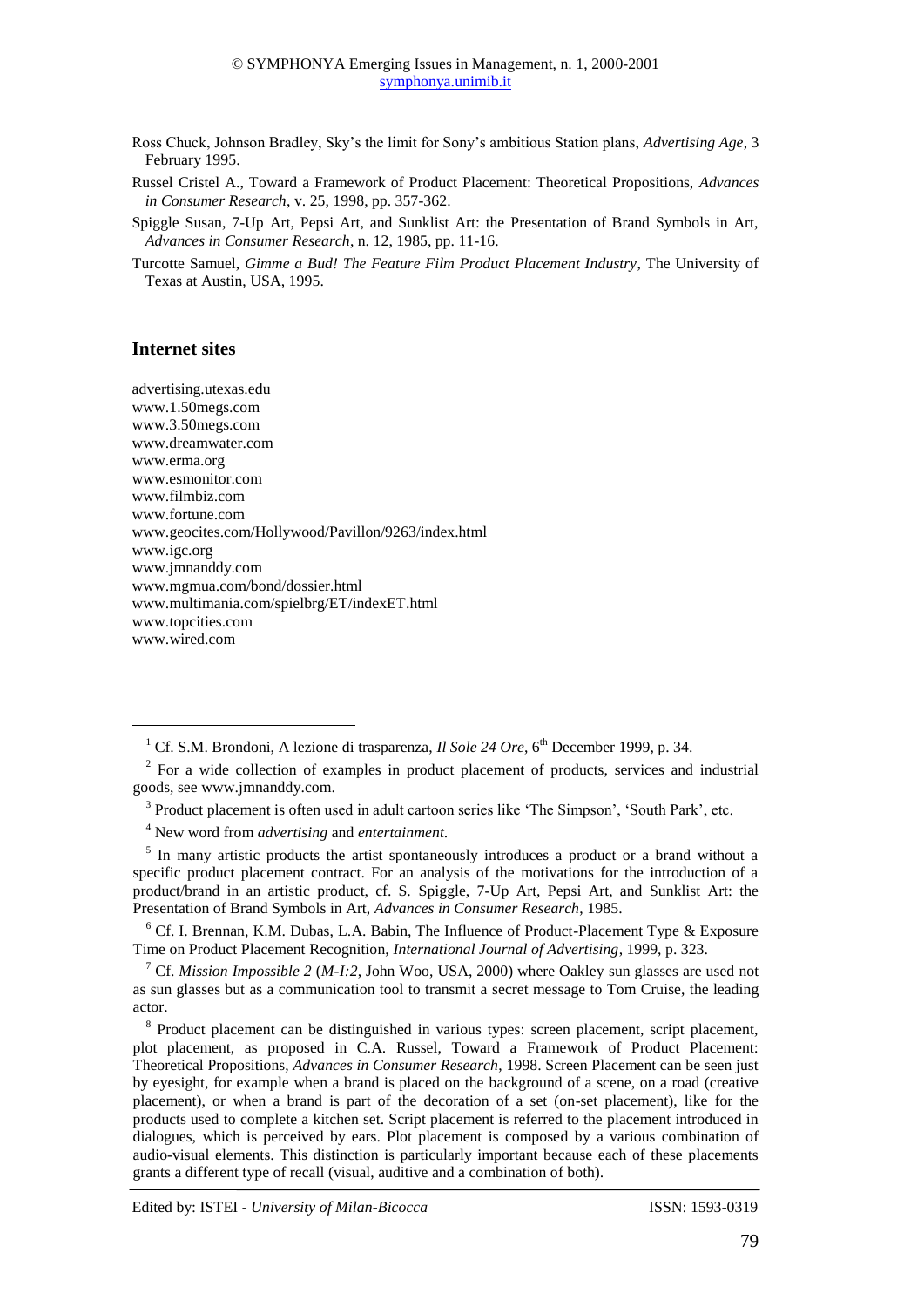<sup>9</sup> The leading actor drinks a beer of a particular brand in the topic scene of a movie; or, every time a beer is drunk, it is always the same brand.

**.** 

 $10$  Ford cars, for example, can be used for every role (for 'the good guys' and for 'the bad guys') but they must not have problems with the engine, cf. S. Turcotte, *Gimme a Bud! The Feature Film Product Placement Industry*, The University of Texas at Austin, USA, 1995.

 $11$  We are here referring to product placement in movies, which has been used many times during last century, granting a significant development of professionals and techniques and attracting many communication investments from corporations.

<sup>12</sup> For an explication of 'active audience interest', cf. S.M. Brondoni, *Pubblicità collettiva, notorietà di prodotto e immagine di marca*, Giuffré, Milano, 1987, p. 40.

<sup>13</sup> In many countries there are legislative limitations to advertisement for specific product categories as tobacco products, but movies showing actors (and well known stars) smoking and clearly exposing their cigarettes or cigars brand are legally diffused.

 $14$  Often, in compliance with the provisions of national laws, scenes showing products with legal communication restrictions can be cut out from movies. This process is easily feasible in movies realized with digital technologies. Sometimes, however, it is impossible to cut out a scene from a movie because the scene is a central one in the development of the story, or the costs of cutting out all the scenes with non allowed placements are too high to justify the process itself.

<sup>15</sup> Cf. A. Aaker, J.G. Mayers 1975, *Advertising Management*, Prentice-Hall, Englewood Cliffs; M. de Mooij 1998, *Global Marketing and Advertising*, Sage, Thousand Oaks; L. Guatri 1964, *La pubblicità nell'economia dell'azienda industriale*, Giuffré, Milano; J.J. Lambin 1976, *Advertising, Competition and Oligopoly Over Time. An Econometric Investigation in Western European Countries*, North Holland, Amsterdam; J.D. Little 1966, A Model of Adaptive Control of Promotional Spending, *Operational Research*, November-December, pp. 175-197; J.D. Little 1984, *Decision Support Systems for Marketing Managers*, American Marketing Association, New York.

<sup>16</sup> For companies using product placement it is very important to know the details of promotional plans of a movie, and be informed about all the contracts signed by the producer for the movie diffusion after the box office of the film circuit (i.e. home video), in order to know the kind and the wideness of the audience which can be exposed to the placement.

<sup>17</sup> Short promotional films, made up of the most significant scenes from the work, which are screened on television and in cinemas, to attract audiences.

<sup>18</sup> For a definition of licensing, cf. S.M. Brondoni (ed.), *Marketing Lexicon*, CLUEB, Bologna, 1999, p. 159.

<sup>19</sup>  $^{\prime}$ A placement along with a promotion is like icing on the cake. In the past, promotions have been done without it, but they're starting to realize that with it, it makes even more sense.' See S. Turcotte, *Gimme a Bud!*, cit., which quotes the words of Musette Buckley, Production Resources Manager at Warner Bros, October 1994.

 $20$  Films are usually promoted by trailers as well as by advertising and publicity.

<sup>21</sup> Cf. S. Turcotte, *Gimme a Bud!*, cit., which mentions, for example, how AT&T had created 500 'placements' in 1993, while Ford had organised almost 350 all over the world.

 $22$  The role of product placement agencies explains its specific geographical location: to develop their relations with the film production environment, agencies must be in close contact with the production houses and therefore be located in the Hollywood area, where most film production with consistent commercial prospects is located.

What is more, the importance of relations inside the product placement market is such that it justifies the presence of a specialist association to safeguard and spread understanding of this communication tool: ERMA (Entertainment Resources & Marketing Association). It was founded in 1991 to give professional credibility to the product placement market and its operators, and to create precise communication to the media and the public referred to product placement. ERMA draws together film studios, promoting companies and product placement agencies (cf. www.erma.org).

<sup>23</sup> Agencies propose a wide range of services to promoting companies and to film studios. To start with, they offer their competence in the use of product placement, which covers the drafting of the contract and a capacity to manage placements during filming of the scenes. So they often act as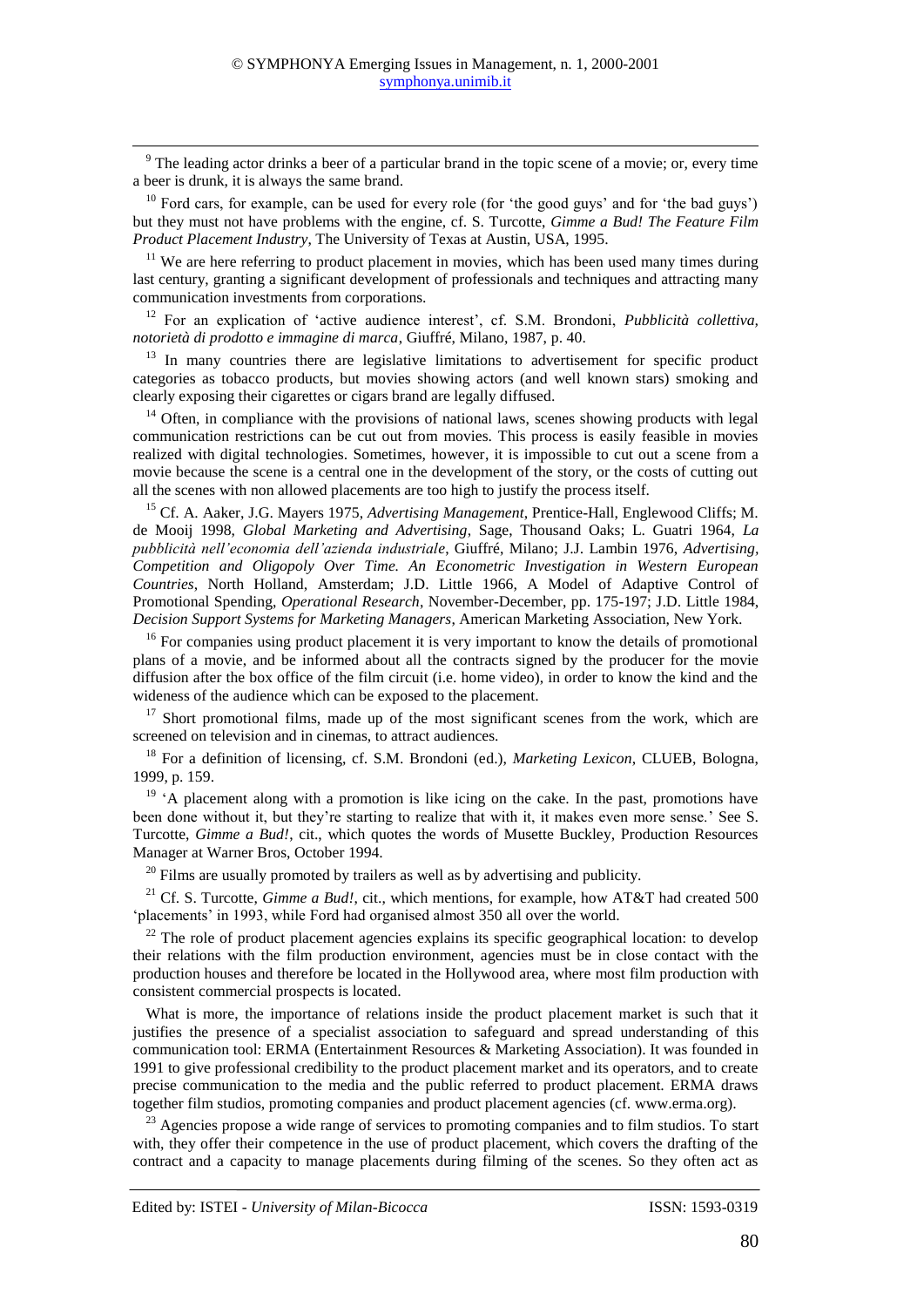warehouses for the products of promoting companies, reducing the logistical problems of product availability at film production houses. And finally, the main reason that explains the development of product placement agencies is the many and complex relationships that contacts with the environment has enabled them to develop.

 $24$  For example, we should consider the agency's utility when a scene has to be filmed in a supermarket. Thanks to its relations with the promoting companies, the agency can take charge of organising the shelves in the point of sale, so that the production house does not have to waste its resources' time dealing with various contacts that are often of little importance.

<sup>25</sup> For example, clothing products, food products or the services offered by service companies like airlines or hotel companies.

 $26$  For an analysis of the distribution of films by different and subsequent channels, cf. D.R. Lehmann, C.B. Weinberg, Sales Through Sequential Distribution Channels: An Application to Movies and Videos, *Journal of Marketing*, 2000.

 $27$  However we must remember that a product placement contract is not treated in the same way in all national legal systems. For an analysis of the interpretation of product placement in the Italian legal system, cf. G. Ghidini, L. Vasselli, *Le sponsorizzazioni e la legge*, Chamber of Commerce, Milan, 1999.

The considerations proposed in the text are linked to professional techniques, where product placement is formally applied by companies, stimulating researchers' interest. Cf. I. Brennan, K.M. Dubos, L.A. Babin, The Influence of Product-Placement Type & Exposure Time on Product-Placement Recognition, cit.

<sup>28</sup> Cf. S. Turcotte, *Gimme a Bud!*, cit. The transparency clause is compulsory, in particular for contracts that define remuneration for placements in television shows in the USA. On the other hand, it is not envisaged for film placements in the USA, although a great deal of information is often made available independently, cf. I. Brennan, K.M. Dubos, L.A. Babin, The Influence of Product-Placement Type & Exposure Time on Product-Placement Recognition, cit.

 $29$  The director must simultaneously consider the quality of the film in production and the lower contribution to production due to the absence of product placement which might cause specific scenes to be abandoned.

<sup>30</sup> Cf. Reebok v. Tristar, Dec. 1996, www.geocites.com/Hollywood/Pavillon/9263/index.html.

 $31$  The contributions that production houses receive from product placement are lower than the value of the communication initiatives that companies can attract to support a film by cross promotion.

<sup>32</sup> Cf. S. Turcotte, *Gimme a Bud!*, cit. In particular, in view of the time necessary to generate cross promotion, promotion is often activated when the film reaches the home video circuit. Take the example of the promotion of the Casio G-Shock watch, seen in the film *Speed* (Jan De Bout, USA, 1995).

<sup>33</sup> Cf. S. Turcotte, *Gimme a Bud!*, cit.

**.** 

 $34$  Investors in advertising, for example, make their own space/time purchasing decisions on the basis of the palimpsest of a TV network or from reading a daily paper or periodical, and the companies that sponsor an event must identity the specific values that the public associates with the event selected in advance.

 $35$  In a given scene, a product/brand can be presented in different ways: in the foreground, in the background, mentioned in the dialogue, used properly or improperly by the characters, etc. Each of the various 'ways' listed can clearly have different visibility, but also a different impact on the public's system of perception.

<sup>36</sup> The company's 'functioning hypothesis' refers to its future as a going concern, and contrasts with the 'disposal hypothesis' that contemplates a break with the status of going concern. Cf. S.M. Brondoni, A. Di Gregorio, *Brand Equity e politiche di comunicazione,* Studio monografico, Progetto Comunicazione Aziendale, CREA-Bocconi University, no. 2/94, January 1995.

<sup>37</sup> Cf. S.M. Brondoni, *Pubblicità collettiva, notorietà di prodotto e immagine di marca*, cit.

<sup>38</sup> *E.T. – The Extra-Terrestrial* (Steven Spielberg, USA, 1982) www.multimania.com/ spielberg/ET/indexET.html. The Hershey Food Corp. is a well-known U.S. company that produces